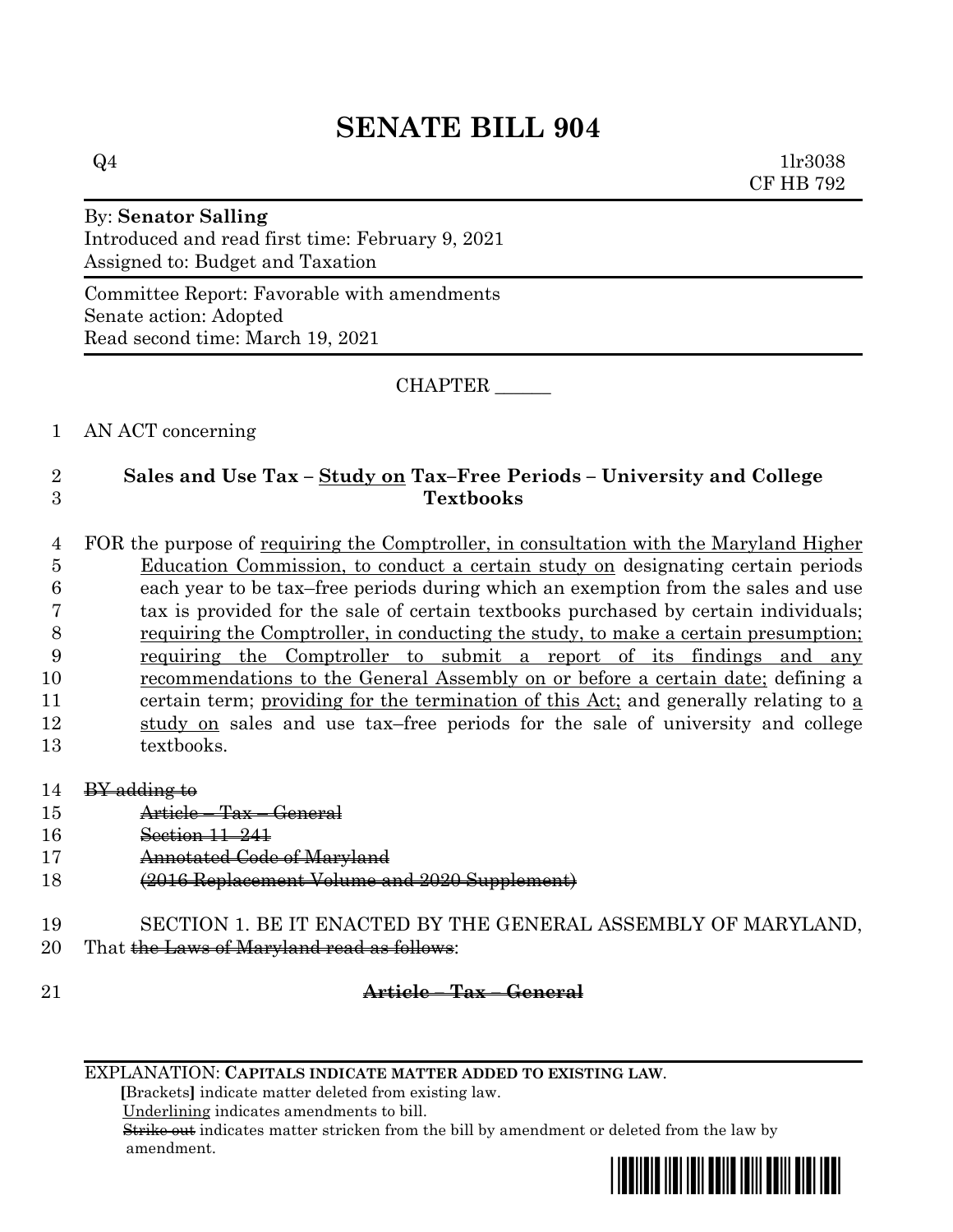|                | $\overline{2}$<br><b>SENATE BILL 904</b>                                               |
|----------------|----------------------------------------------------------------------------------------|
| $\mathbf{1}$   | $\frac{11-241}{2}$                                                                     |
| $\overline{2}$ | $(A)$ $(1)$ IN THIS SECTION, "TEXTBOOK" MEANS A BOOK:                                  |
| 3              | (I) WRITTEN, DESIGNED, AND PRODUCED FOR EDUCATIONAL,                                   |
| 4              | INSTRUCTIONAL, OR PEDAGOGICAL PURPOSES; AND                                            |
| $\overline{5}$ | REQUIRED FOR A COURSE AT A COMMUNITY COLLEGE<br>$\bigoplus$                            |
| 6              | ESTABLISHED UNDER TITLE 16 OF THE EDUCATION ARTICLE, A PRIVATE                         |
| 7              | NONPROFIT INSTITUTION OF HIGHER EDUCATION AS DEFINED IN § 10-101 OF THE                |
| 8              | EDUCATION ARTICLE, A PUBLIC SENIOR HIGHER EDUCATION INSTITUTION AS                     |
| 9              | DEFINED IN § 10-101 OF THE EDUCATION ARTICLE, OR A REGIONAL HIGHER                     |
| 10             | EDUCATION CENTER AS DEFINED IN § 10-101 OF THE EDUCATION ARTICLE.                      |
| 11             | (2) "TEXTBOOK" INCLUDES A BOOK THAT IS READ USING A                                    |
| 12             | COMPUTER, TABLET, OR ANY OTHER ELECTRONIC DEVICE.                                      |
|                |                                                                                        |
| 13             | (1) BEGINNING IN CALENDAR YEAR 2021, THE LAST 7 DAYS OF<br>$\left( \mathbf{B} \right)$ |
| 14             | AUGUST SHALL BE A TAX FREE PERIOD FOR RETURN TO SCHOOL SHOPPING IN                     |
| 15             | MARYLAND DURING WHICH THE EXEMPTION UNDER PARAGRAPH (3) OF THIS                        |
| 16             | <b>SUBSECTION SHALL APPLY.</b>                                                         |
|                |                                                                                        |
| 17             | BEGINNING IN CALENDAR YEAR 2022, IN ADDITION TO THE<br>$\left( \frac{9}{2} \right)$    |
| 18             | TAX-FREE PERIOD ESTABLISHED IN PARAGRAPH (1) OF THIS SUBSECTION, THE                   |
| 19             | FIRST 7 DAVS OF FEBRUARY SHALL BE A TAX-FREE PERIOD FOR                                |
| 20             | RETURN TO SCHOOL SHOPPING IN MARYLAND DURING WHICH THE EXEMPTION                       |
| 21             | UNDER PARAGRAPH (3) OF THIS SUBSECTION SHALL APPLY.                                    |
| 22             | DURING THE TAX-FREE PERIODS FOR RETURN-TO-SCHOOL<br>$\leftrightarrow$                  |
| 23             | SHOPPING ESTABLISHED UNDER PARAGRAPHS (1) AND (2) OF THIS SUBSECTION,                  |
| 24             | <u>THE SALES AND USE TAX DOES NOT APPLY TO THE SALE OF A TEXTBOOK THAT IS</u>          |
| $25\,$         | <u>PURCHASED BY A FULL-TIME OR PART-TIME STUDENT ENROLLED AT A COMMUNITY</u>           |
| 26             | COLLEGE ESTABLISHED UNDER TITLE 16 OF THE EDUCATION ARTICLE, A PRIVATE                 |
| $\rm 27$       | NONPROFIT INSTITUTION OF HIGHER EDUCATION AS DEFINED IN § 10-101 OF THE                |
| 28             | EDUCATION ARTICLE, A PUBLIC SENIOR HIGHER EDUCATION INSTITUTION AS                     |
| 29             | DEFINED IN § 10-101 OF THE EDUCATION ARTICLE, OR A REGIONAL HIGHER                     |
| 30             | EDUCATION CENTER AS DEFINED IN § 10-101 OF THE EDUCATION ARTICLE.                      |
| 31             | AN INDIVIDUAL MAY ESTABLISH FULL-TIME OR PART-TIME STUDENT<br>$\Theta$                 |
| 32             | <u>STATUS BY PRODUCING A VALID STUDENT IDENTIFICATION CARD AT THE TIME OF</u>          |
| 33             | <del>PURCHASE OF THE TEXTBOOK.</del>                                                   |
| 34             | In this section, "textbook" means a book:<br>(a)<br>(1)                                |